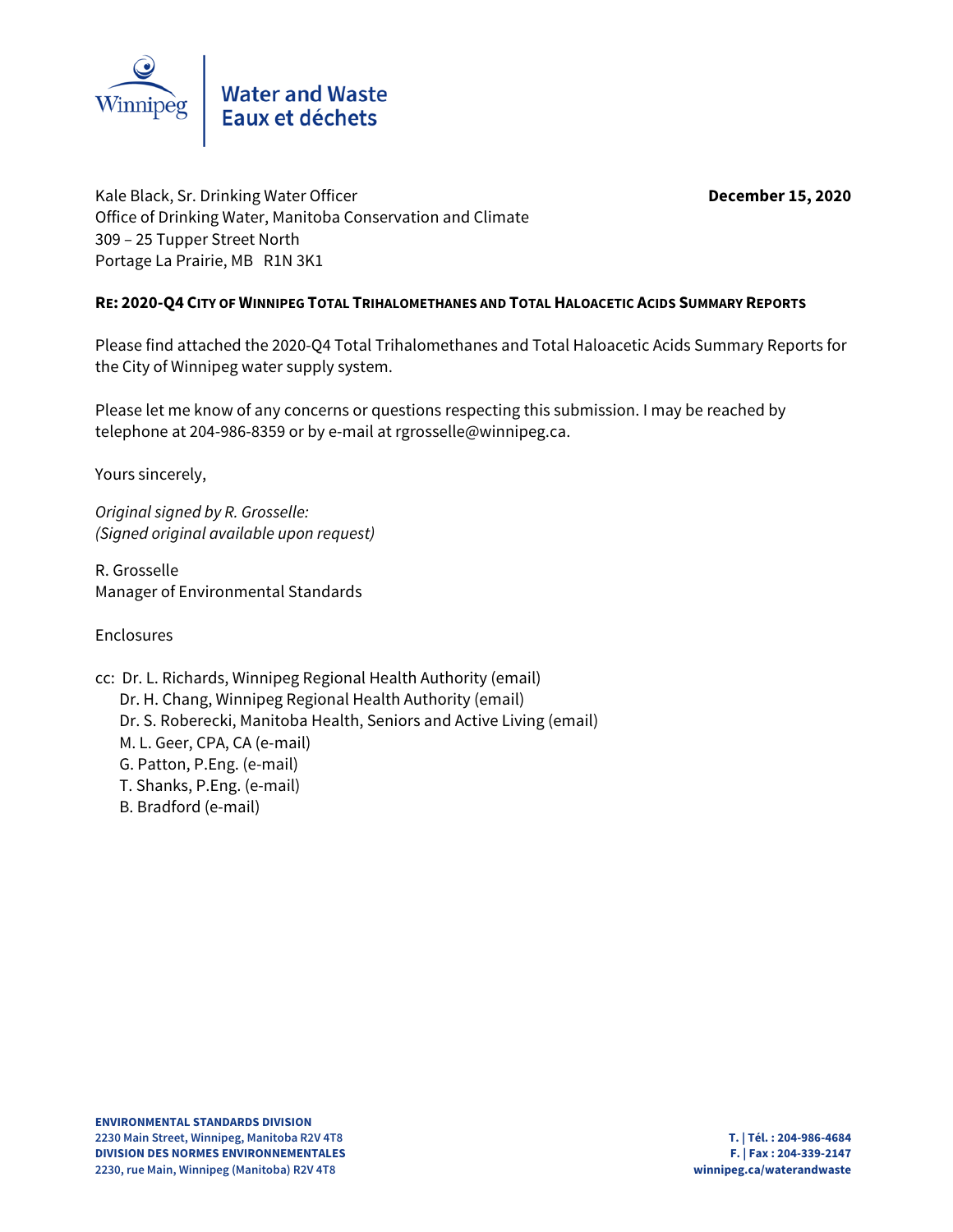

## **Environmental Standards Division**

## **Total Trihalomethanes Summary Report**

### **Reporting Period: Quarter 4 2020**

#### **License: PWS-09-412-01**

|                            | DISTRIBUTION SYSTEM THM RESULTS (ug/L) |       |       |       |              |       |
|----------------------------|----------------------------------------|-------|-------|-------|--------------|-------|
| <b>ISAMPLE DATE</b>        | $WC-12$                                | WC-06 | NW-05 | NE-09 | <b>SE-07</b> | SW-08 |
| Monday, February 10, 2020  | 35.1                                   | 34.8  | 31.3  | 35.3  | 31.4         | 35.3  |
| Monday, May 11, 2020       | 38.1                                   | 45.2  | 40.9  | 36.9  | 35.7         | 39.5  |
| Monday, August 10, 2020    | 78.9                                   | 60.9  | 59.3  | 61.7  | 60.3         | 63.2  |
| Monday, November 16, 2020  | 26.8                                   | 29.9  | 29.8  | 28.6  | 29.4         | 33.8  |
| <b>RUNNING AVERAGE THM</b> | 44.7                                   | 42.7  | 40.3  | 40.6  | 39.2         | 43.0  |

#### **COMMENTS:**

### Methodology

Modified from EPA Method 5021A, "Volatile Organic Compounds in Various Sample Matrices Using Equilibrium Headspace Analysis", Revision 2, July 2014 and EPA Method 8260B, "Volatile Organic Compounds by Gas Chromatography/Mass Spectrometry (GC/MS)", Revision 3, August 2006.

| Compiled by: | H.Demchenko        |
|--------------|--------------------|
| Approved by: | <b>B.</b> Bradford |
| Report Date: | December 15, 2020  |